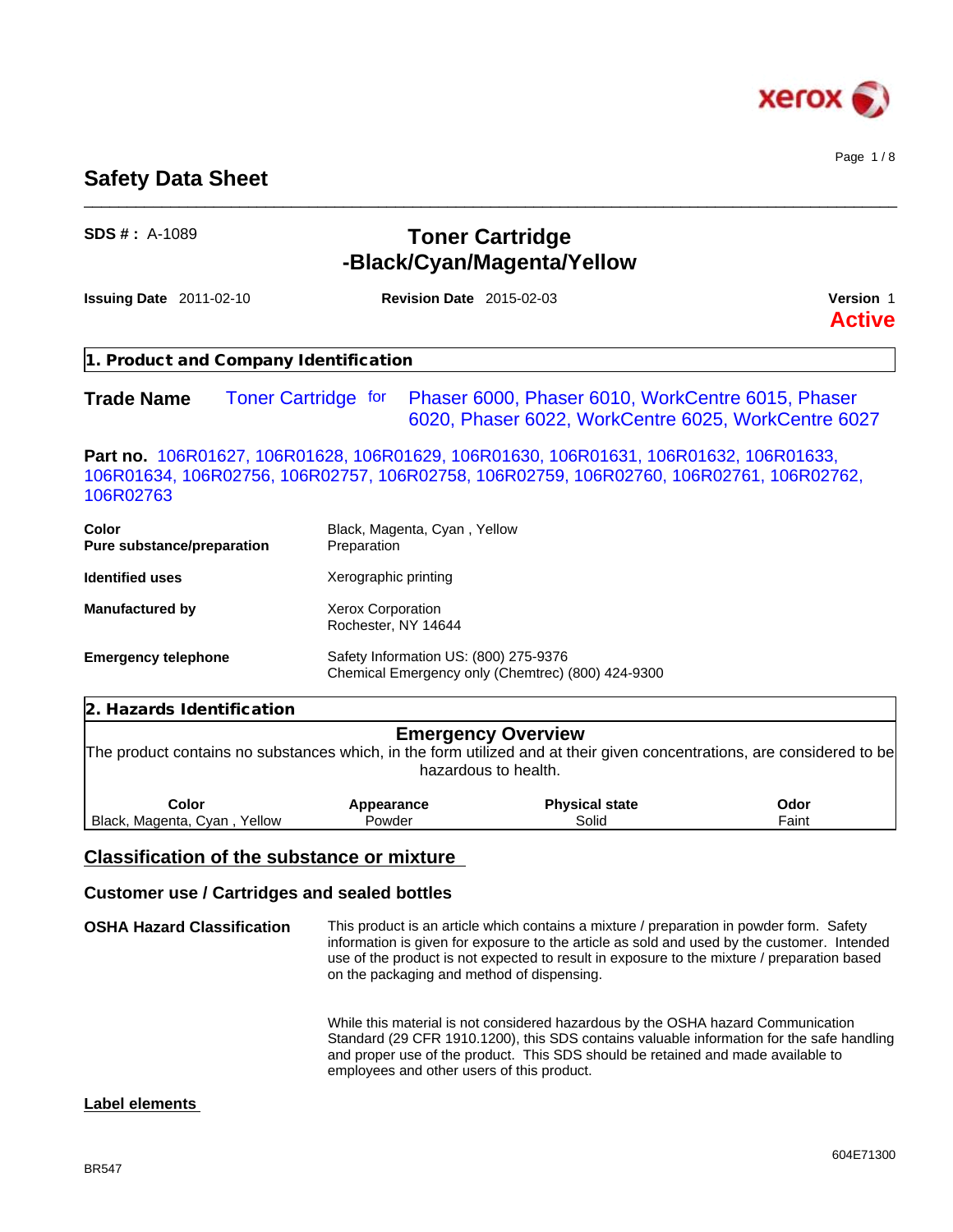

# SDS #: A-1089 **Toner Cartridge -Black/Cyan/Magenta/Yellow** Page 2/8

**Signal Word** None **Hazard Statements** None required **Precautionary Statements** None required **Potential Health Effects Principle Routes of Exposure** Inhalation **Acute toxicity Eyes** No known effect<br> **Skin** No known effect **No known effect Inhalation** No known effect **Ingestion** No known effect **Chronic effects Main symptoms Overexposure may cause:** mild respiratory irritation similar to nuisance dust. **Aggravated medical conditions** None under normal use conditions The environmental impact of this product has not been fully investigated. However, this preparation is not expected to present significant adverse environmental effects.

# 3. Composition/Information on Ingredients

| <b>Chemical Name</b>  | <b>CAS-No</b> | Weight %  |
|-----------------------|---------------|-----------|
| Resin                 | 117581-13-2   | $35 - 70$ |
| Paraffin wax          | 8002-74-2     | $5 - 10$  |
| Carbon black          | 1333-86-4     | $5 - 10$  |
| Magenta Pigment       | 980-26-7      | $0 - 7$   |
| Cyan pigment          | 147-14-8      | 0-7       |
| <b>Yellow Pigment</b> | 6358-31-2     | $0 - 7$   |
| Amorphous silica      | 68909-20-6    | 0-3       |
| Titanium dioxide      | 13463-67-7    | <2        |

4. First Aid Measures

| <b>General advice</b>             | For external use only. When symptoms persist or in all cases of doubt seek medical advice.<br>Show this material safety data sheet to the doctor in attendance. |  |
|-----------------------------------|-----------------------------------------------------------------------------------------------------------------------------------------------------------------|--|
| Eye contact                       | Immediately flush with plenty of water. After initial flushing, remove any contact lenses and<br>continue flushing for at least 15 minutes.                     |  |
| <b>Skin contact</b>               | Wash skin with soap and water                                                                                                                                   |  |
| <b>Inhalation</b>                 | Move to fresh air                                                                                                                                               |  |
| Ingestion                         | Rinse mouth with water and afterwards drink plenty of water or milk                                                                                             |  |
| Notes to physician                | Treat symptomatically                                                                                                                                           |  |
| <b>Protection of first-aiders</b> | No special protective equipment required                                                                                                                        |  |
| 5. Fire-Fighting Measures         |                                                                                                                                                                 |  |

**Flammable properties Not flammable. Will not readily ignite Not flammable. Will not readily ignite**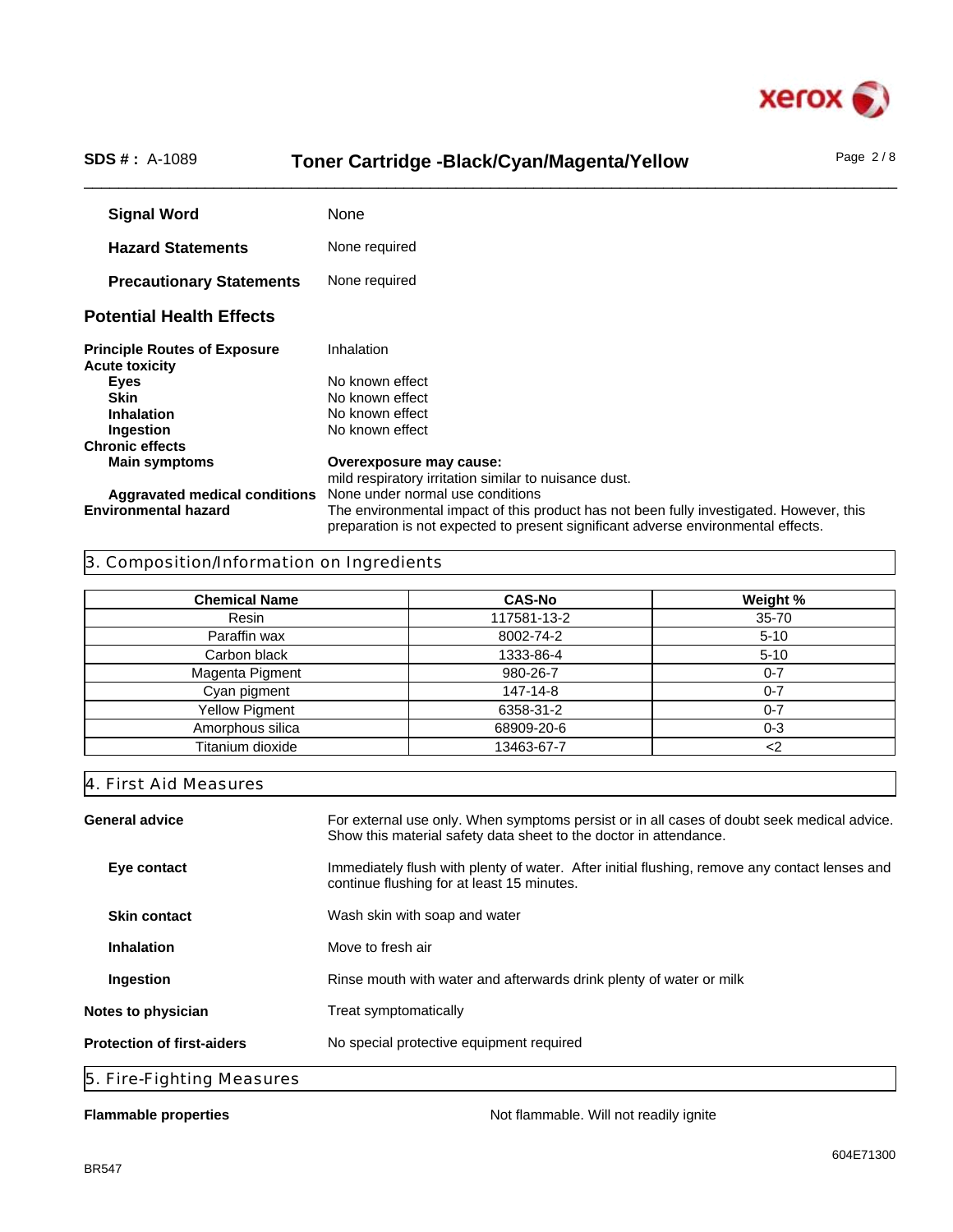

# SDS #: A-1089 **Toner Cartridge -Black/Cyan/Magenta/Yellow** Page 3/8

| <b>Flash point</b>                                                                                         | Not applicable                                                                                                                                                         |
|------------------------------------------------------------------------------------------------------------|------------------------------------------------------------------------------------------------------------------------------------------------------------------------|
| Suitable extinguishing media                                                                               | Use water spray or fog; do not use straight streams, Foam                                                                                                              |
| Unsuitable extinguishing media                                                                             | Do not use a solid water stream as it may scatter and spread fire                                                                                                      |
| Specific hazards arising from the chemical                                                                 |                                                                                                                                                                        |
| <b>Hazardous combustion products</b>                                                                       | Hazardous decomposition products due to incomplete<br>combustion<br>Carbon oxides<br>Nitrogen oxides (NOx)                                                             |
| <b>Explosion Data</b><br><b>Sensitivity to Mechanical Impact</b><br><b>Sensitivity to Static Discharge</b> | Not impact sensitive<br>Fine dust dispersed in air, in sufficient concentrations, and in the<br>presence of an ignition source is a potential dust explosion<br>hazard |

### **Protective Equipment and Precautions for Firefighters**

In the event of fire and/or explosion do not breathe fumes. Wear fire/flame resistant/retardant clothing. Use self-contained pressure-demand breathing apparatus if needed to prevent exposure to smoke or airborne toxins.

| 6. Accidental Release Measures                                                                                                                                         |                                                                                                                                                                              |  |
|------------------------------------------------------------------------------------------------------------------------------------------------------------------------|------------------------------------------------------------------------------------------------------------------------------------------------------------------------------|--|
| <b>Personal Precautions</b>                                                                                                                                            | Avoid breathing dust                                                                                                                                                         |  |
| <b>Environmental Precautions</b>                                                                                                                                       | No special environmental precautions required                                                                                                                                |  |
| <b>Methods for containment</b>                                                                                                                                         | Prevent dust cloud                                                                                                                                                           |  |
| Prevent dust cloud. Sweep up or vacuum up spillage and collect in suitable container for<br>Methods for cleaning up<br>disposal. Use non-sparking tools and equipment. |                                                                                                                                                                              |  |
| <b>Other Information</b>                                                                                                                                               | The environmental impact of this product has not been fully investigated. However, this<br>preparation is not expected to present significant adverse environmental effects. |  |
| 7. Handling and Storage                                                                                                                                                |                                                                                                                                                                              |  |
| Advice on safe handling                                                                                                                                                | Handle in accordance with good industrial hygiene and safety practice<br>Avoid dust accumulation in enclosed space<br>Prevent dust cloud                                     |  |
| <b>Technical measures/Storage</b><br>conditions                                                                                                                        | Keep container tightly closed in a dry and well-ventilated place<br>Store at room temperature                                                                                |  |
|                                                                                                                                                                        | None under normal use condtions                                                                                                                                              |  |

### **Exposure guidelines Product information**

**ACGIH TLV TWA** 10 mg/m<sup>3</sup> (inhalable particles)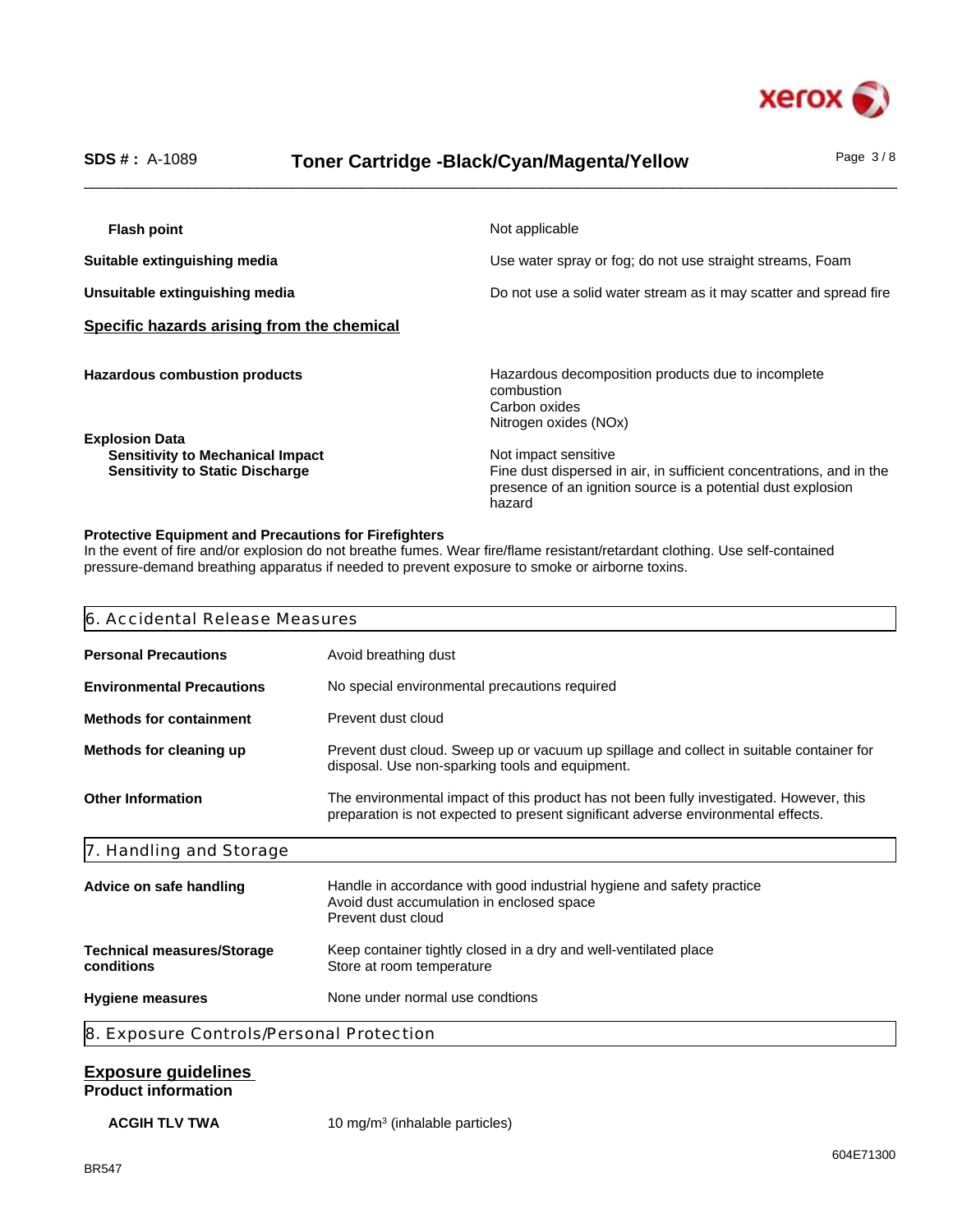

# SDS #: A-1089 **Toner Cartridge -Black/Cyan/Magenta/Yellow** Page 4/8

| <b>ACGIH TLV TWA</b>        | 3 mg/m <sup>3</sup> (respirable dust)   |
|-----------------------------|-----------------------------------------|
| <b>OSHA PEL TWA</b>         | 15 mg/m <sup>3</sup> (total dust)       |
| <b>OSHA PEL TWA</b>         | 5 mg/m <sup>3</sup> (respirable dust)   |
| <b>Xerox Exposure Limit</b> | $2.5 \text{ mg/m}^3$ (total dust)       |
| <b>Xerox Exposure Limit</b> | 0.4 mg/m <sup>3</sup> (respirable dust) |

#### **Other Information**

The results obtained from a Xerox sponsored Chronic Toner Inhalation Study demonstrated no lung changes in rats for the lowest (1 mg/m<sup>3</sup> ) exposure level (the level most relevant to potential human exposure). A very slight degree of fibrosis was noted in 25% of animals at the middle (4mg/m<sup>3</sup>) exposure level, while a slight degree of fibrosis was noted in all the animals at the highest (16 mg/m<sup>3</sup> ) exposure level. These findings are attributed to "lung overloading", a generic response to excessive amounts of any dust retained in the lungs for a prolonged period. This study was conducted using a special test toner to comply with an EPA testing protocol.

#### **Biological standards**

This product, as supplied, does not contain any hazardous materials with biological limits established by the region specific regulatory bodies.

### **Occupational Exposure Controls**

**Engineering measures** None under normal use conditions

### **Personal Protective Equipment**

#### **Customer use / Cartridges and sealed bottles**

| <b>Respiratory protection</b> | No special protective equipment required |
|-------------------------------|------------------------------------------|
| <b>Eye/Face protection</b>    | No special protective equipment required |
| Skin and body protection      | No special protective equipment required |
| <b>Hand protection</b>        | No special protective equipment required |

# 9. Physical and Chemical Properties

| Appearance            | Powder                    | Odor                               | Faint                        |
|-----------------------|---------------------------|------------------------------------|------------------------------|
| <b>Odor threshold</b> | Not applicable            | <b>Physical state</b>              | Solid                        |
| рH                    | Not applicable            | Color                              | Black, Magenta, Cyan, Yellow |
| <b>Flash point</b>    | Not applicable            | <b>Boiling</b><br>point/range      | Not applicable               |
| Softening point       | 49 - 60 °C / 120 - 140 °F | <b>Autoignition</b><br>temperature | Not applicable               |

**Flammability Limits in Air** Not applicable

#### **Explosive properties**

Fine dust dispersed in air, in sufficient concentrations, and in the presence of an ignition source is a potential dust explosion hazard.

| Vapor pressure               | Not applicable |  |
|------------------------------|----------------|--|
| Vapor density                | Not applicable |  |
| Water solubility             | Negligible     |  |
| Viscositv                    | Not applicable |  |
| <b>Partition coefficient</b> | Not applicable |  |
| <b>Evaporation rate</b>      | Not applicable |  |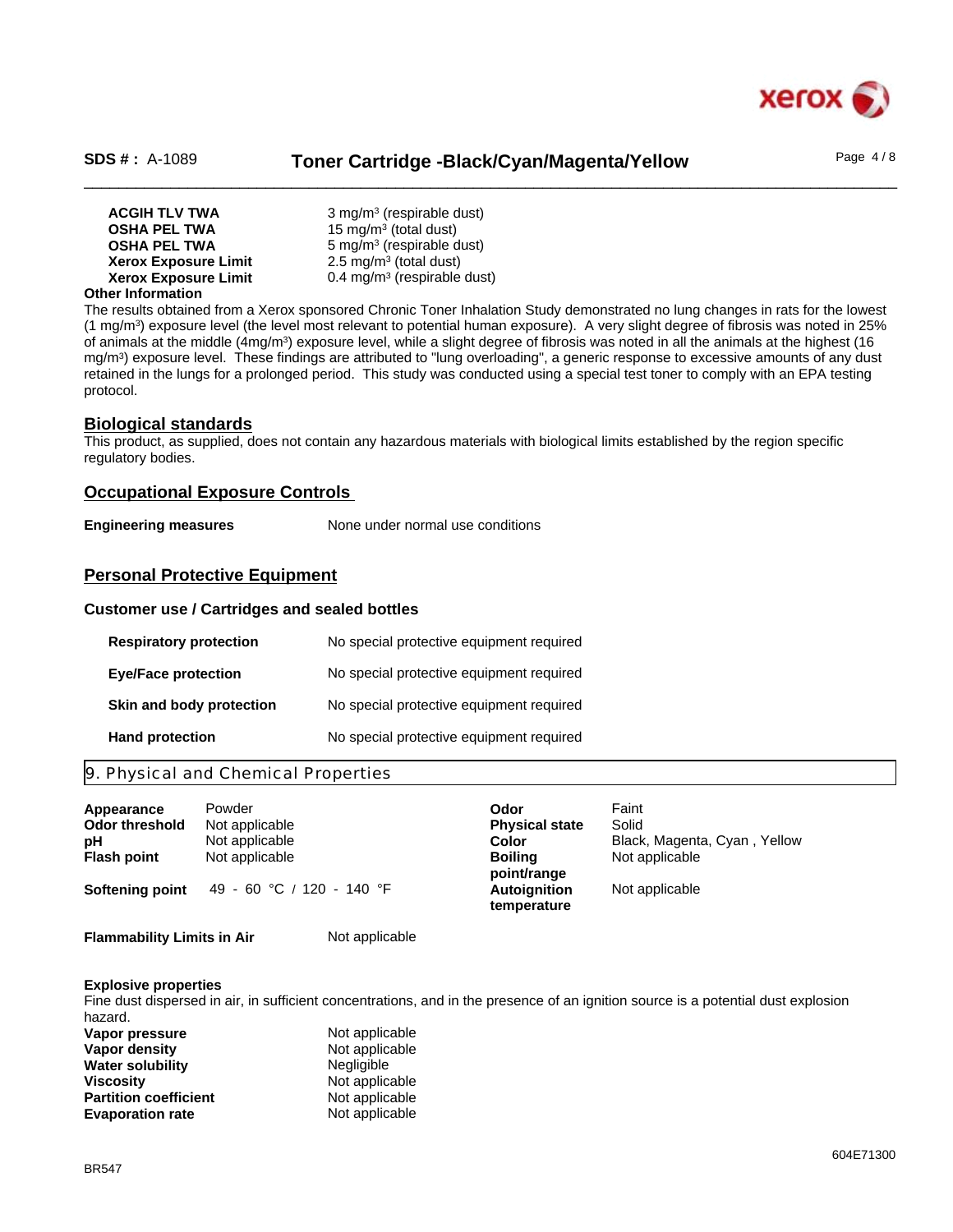

# SDS #: A-1089 **Toner Cartridge -Black/Cyan/Magenta/Yellow** Page 5/8

**Melting point/range** Not determined **Freezing point** Not applicable **Decomposition temperature** Not determined **Specific gravity**  $\sim 1$ 10. Stability and Reactivity **Reactivity Reactivity No dangerous reaction known under conditions of normal use Stability** Stable under normal conditions **Incompatible products** None **Conditions to Avoid** Prevent dust cloud Fine dust dispersed in air, in sufficient concentrations, and in the presence of an ignition source is a potential dust explosion hazard **Hazardous Decomposition Products** None under normal use **Hazardous polymerization** Hazardous polymerization does not occur. **Hazardous reactions** None under normal processing 11. Toxicological Information The toxicity data noted below is based on the test results of similar reprographic materials. **Acute toxicity Product information Irritation** No skin irritation, No eye irritation **LD50 Oral** > 5 g/kg (rat) **LD50 Dermal** > 5 g/kg (rabbit) **LC50 Inhalation:** > 5 mg/L (rat, 4 hr) **Eyes** No known effect<br> **Skin** No known effect **Skin**<br> **Skin**<br> **Inhalation**<br> **No known effect No known effect Ingestion** No known effect **Chronic toxicity Product information Chronic effects** No known effects under normal use conditions<br> **Main symptoms Coverexposure may cause:** mild respiratory in **Overexposure may cause:** mild respiratory irritation similar to nuisance dust.

**Aggravated medical conditions** None under normal use conditions

| <b>Carcillogenicity</b><br>ಀಀಀ | <b>Other implified in the section.</b> |     |
|--------------------------------|----------------------------------------|-----|
| <b>Chemical Name</b>           | <b>IARC</b>                            | NTP |
| Carbon black                   | 2Β                                     |     |
| Titanium dioxide               | nΕ<br>ᅩ                                |     |

Con "Other Information" in this section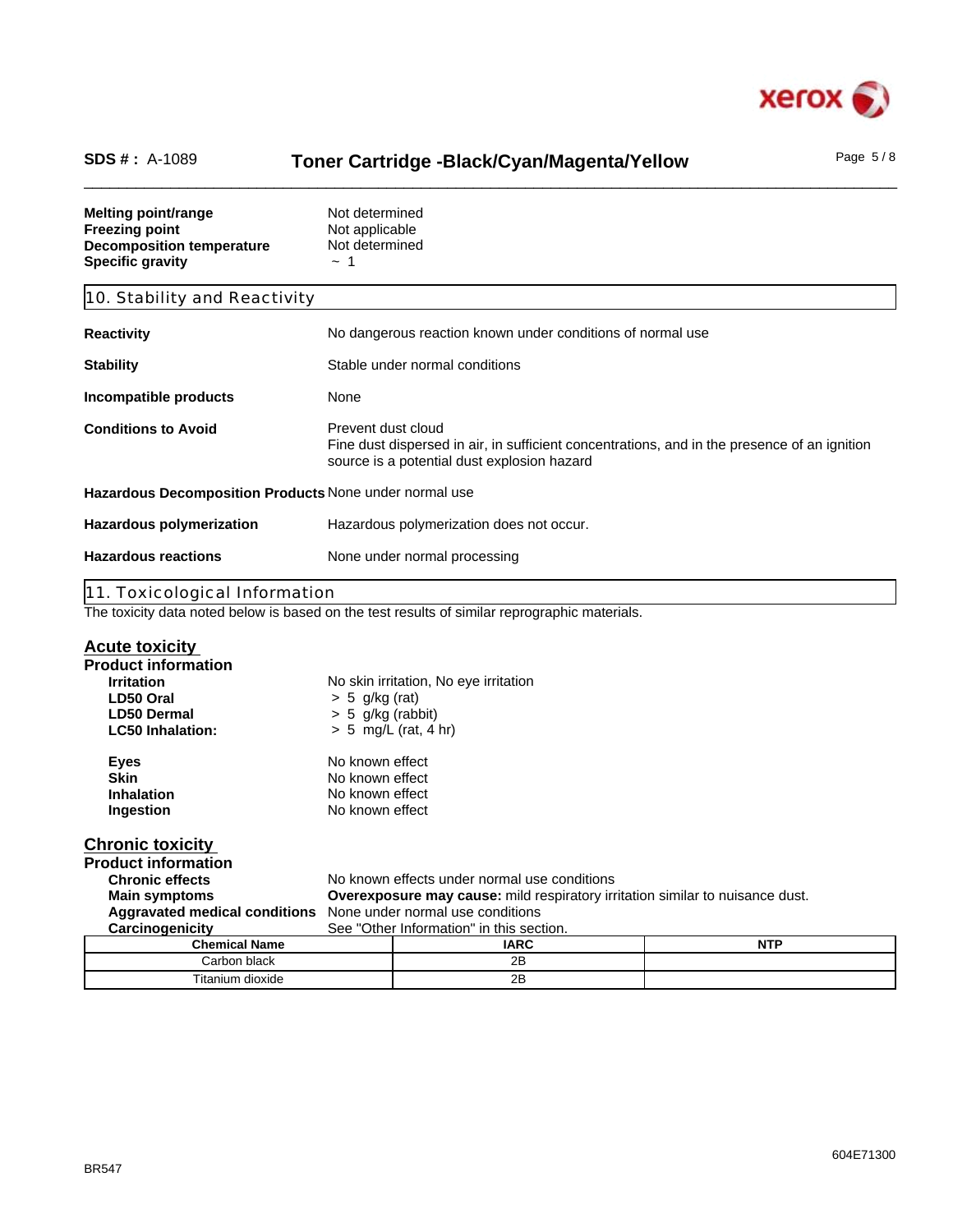

| <b>SDS #: A-1089</b> | Toner Cartridge -Black/Cyan/Magenta/Yellow | Page $6/8$ |
|----------------------|--------------------------------------------|------------|
|                      |                                            |            |

### **Other information**

The IARC (International Agency for Research on Cancer) has listed carbon black as "possibly carcinogenic to humans". The classification is based on studies evaluating pure, "free" carbon black. In contrast, toner is a formulation composed of specially prepared polymer and a small amount of carbon black (or other pigment). In the process of making toner, the small amount of carbon black becomes encapsulated within a matrix. Xeroxhas performed extensive testing of toner, including a chronic bioassay (test for potential carcinogenicity). Exposure to toner did not produce evidence of cancer in exposed animals. The results were submitted to regulatory agencies and published extensively.

The IARC (International Agency for Research on Cancer) has listed titanium dioxide as "possibly carcinogenic to humans". The classification is based on studies in rats using pure, unbound TiO2. Based on the review of available study results, when this product is used as intended, Xerox has concluded that the presence of titanium dioxide in this mixture does not present an increased risk of lung cancer or chronic respiratory disease.

| <b>Other toxic effects</b>  |                                           |
|-----------------------------|-------------------------------------------|
| <b>Product information</b>  |                                           |
| <b>Sensitization</b>        | No sensitization responses were observed. |
| <b>Mutagenic effects</b>    | Not mutagenic in AMES Test                |
| <b>Target organ effects</b> | None known                                |
| Other adverse effects       | None known                                |
| <b>Aspiration Hazard</b>    | Not applicable                            |
|                             |                                           |

# 12. Ecological Information

#### **Ecotoxicity**

The environmental impact of this product has not been fully investigated. However, this preparation is not expected to present significant adverse environmental effects.

| 13. Disposal Considerations   |                                                                                                                                                                                                                                                                                                                                                                                                                                                                                                                                 |
|-------------------------------|---------------------------------------------------------------------------------------------------------------------------------------------------------------------------------------------------------------------------------------------------------------------------------------------------------------------------------------------------------------------------------------------------------------------------------------------------------------------------------------------------------------------------------|
| <b>Waste Disposal Methods</b> | This material, as supplied, is not a hazardous waste according to Federal regulations (40)<br>CFR 261). This material could become a hazardous waste if it is mixed with or otherwise<br>comes in contact with a hazardous waste, if chemical additions are made to this material, or<br>if the material is processed or otherwise altered. Consult 40 CFR 261 to determine whether<br>the altered material is a hazardous waste. Consult the appropriate state, regional, or local<br>regulations for additional requirements. |
| Contaminated packaging        | Dispose of in accordance with local regulations.                                                                                                                                                                                                                                                                                                                                                                                                                                                                                |
| 14. Transport Information     |                                                                                                                                                                                                                                                                                                                                                                                                                                                                                                                                 |
| <b>Note</b>                   | This material is not subject to regulation as a hazardous material for shipping.                                                                                                                                                                                                                                                                                                                                                                                                                                                |
|                               |                                                                                                                                                                                                                                                                                                                                                                                                                                                                                                                                 |

15. Regulatory Information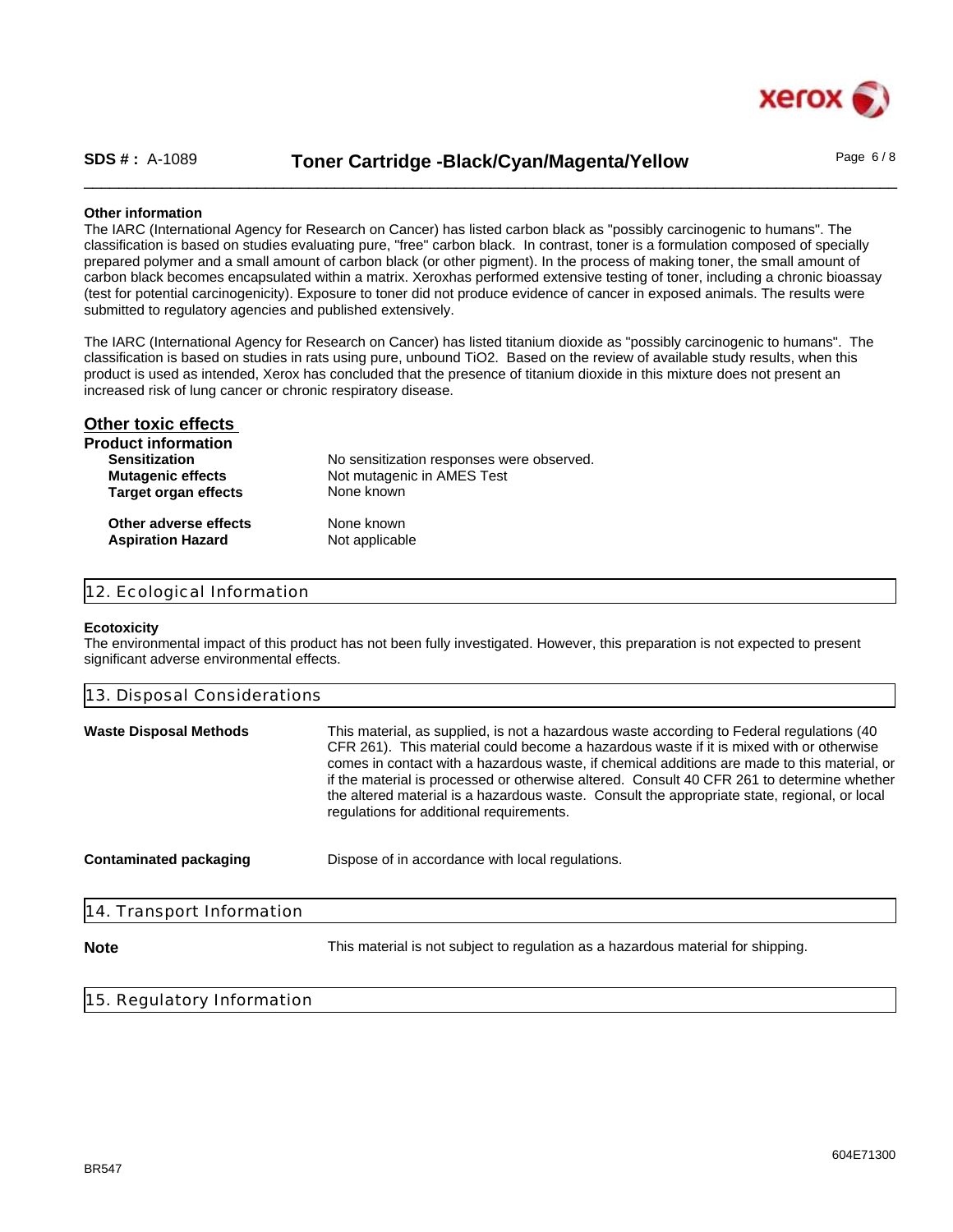

# SDS #: A-1089 **Toner Cartridge -Black/Cyan/Magenta/Yellow** Page 7/8

### **OSHA Regulatory Status**

This product is an article which contains a mixture / preparation in powder form. Safety information is given for exposure to the article as sold and used by the customer. Intended use of the product is not expected to result in exposure to the mixture / preparation based on the packaging and method of dispensing.

While this material is not considered hazardous by the OSHA hazard Communication Standard (29 CFR 1910.1200), this SDS contains valuable information for the safe handling and proper use of the product. This SDS should be retained and made available to employees and other users of this product.

#### **International Inventories**

| <b>TSCA</b>     | Complies |
|-----------------|----------|
| <b>DSL/NDSL</b> | Complies |

### **U.S. Federal Regulations**

#### **SARA 313**

Section 313 of Title III of the Superfund Amendments and Reauthorization Act of 1986 (SARA). This product does not contain any chemicals which are subject to the reporting requirements of the Act and Title 40 of the Code of Federal Regulations, Part 372. **Clean Water Act**

This product is not regulated as a pollutant pursuant to the Clean Water Act (40 CFR 122.21 and 40 CFR 122.42).

**Clean Air Act, Section 112 Hazardous Air Pollutants (HAPs) (see 40 CFR 61)**

This product is not regulated as a hazardous air pollutant (HAPS) under Section 112 of the Clean Air Act Amendments of 1990. **CERCLA**

This material, as supplied, does not contain any substances regulated as hazardous substances under the Comprehensive Environmental Response Compensation and Liability Act (CERCLA) (40 CFR 302) or the Superfund Amendments and Reauthorization Act (SARA) (40 CFR 355). There may be specific reporting requirements at the local, regional, or state level pertaining to releases of this material.

**TSCA**

TSCA 12b does not apply to this product.

# **U.S. State Regulations**

#### **California Proposition 65**

Carbon black is regulated under California Proposition 65 only if in the form of "airborne, unbound particles of respirable size". Toner products do not contain carbon black in the form of "airborne, unbound particles of respirable size". Therefore, the requirements of Proposition 65 do not apply to this product.

Titanium dioxide is regulated under California Proposition 65 only if a product results in exposure in the form of "airborne, unbound particles of respirable size". Toner products do not result in exposure to titanium dioxide in the form of "airborne, unbound particles of respirable size". Therefore, the requirements of Proposition 65 do not apply to this product.

| Chemical Name        | <b>CAS-No</b>                 | California Prop. 65 |
|----------------------|-------------------------------|---------------------|
| h black ו<br>شarbon. | ∕ -86∆.<br>$\sim$             | Carcinogen          |
| Titanium dioxide     | <b>13463</b><br>$.3 - 67 - 7$ | Carcinoger          |

#### **U.S. State Right-to-Know Regulations**

Although this product contains substances included in some U.S. State Right-to-Know regulations, the particles are bound in a unique matrix and, therefore, the product does not pose any specific hazard.

#### **Canada**

**This product has been classified in accordance with the hazard criteria of the Controlled Products Regulations (CPR) and the MSDS contains all the information required by the CPR.**

**WHMIS Hazard Class**

Not subject to WHMIS classification

16. Other Information

**Issuing Date** 2011-02-10